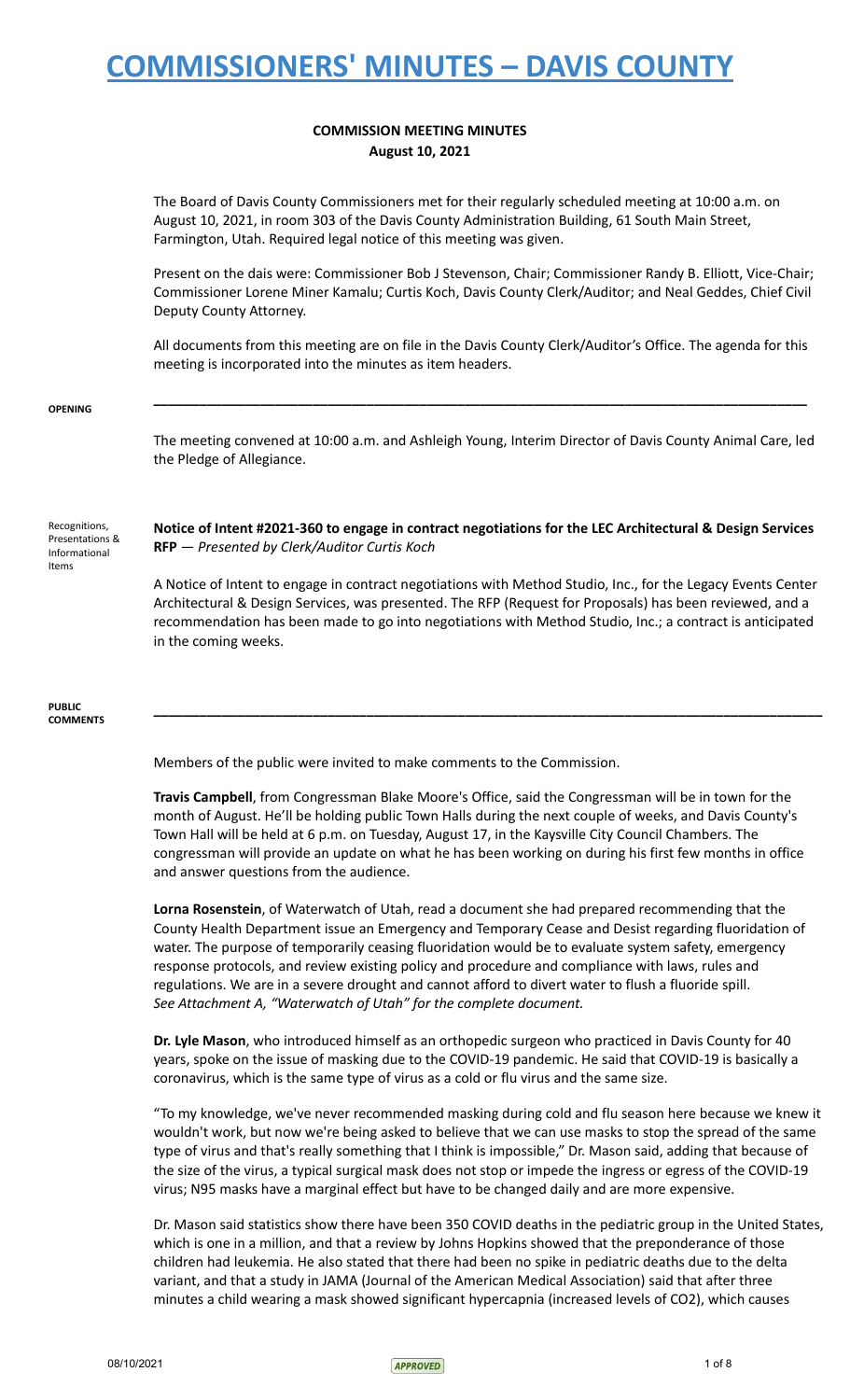dizziness, lightheadedness, headaches, and loss of concentration.

Dr. Mason said what does work is a vaccine. He is vaccinated, because he's in a vulnerable group, but children are not in a vulnerable group. COVID-19 is here to stay, he said, and we've got to learn to live with it without taking extraordinary steps that really won't do anything.

**Commissioner Stevenson** said there have been no recommendations [regarding masks] from the Davis County Health Department. If there is a change the public will be informed, but as of now the Commission is taking no action.

**Nicole Mason,** of Bountiful, said she has five children age 12 and under, so the discussion of universally masking children in schools who are 12 and under disproportionately affects her family.

Ms. Mason said she believes in personal responsibility, and thinks that every person and every family needs to be able to make those decisions for themselves. She asked that, if a directive comes to them, Commissioners default to the Constitution. The Constitution is meant to protect against government overreach, Ms. Mason said, and we shouldn't be using blanket mandates upon society when the statistics are one in a million that her child would be impacted by COVID. She stated that she is willing to take that risk for them to be able to lead a normal life.

Ms. Mason said she is the president of Utah Parents United, which has 15,000 people signed up throughout the State of Utah including 2,000 in Davis County. Because other people are asking for mask mandates, her group issued a petition over the weekend asking that families' choices be respected and for protection from government overreach rather than from a virus.

**Commissioner Kamalu** said that, at the very beginning of this pandemic, she researched where the authority is for public health. In the Constitution, any responsibility not given to the federal government is given to the states. The responsibility for public health generally resides in the states, and there is state law regarding public health. People who would like to investigate that further, and read the law that exists in Utah, can easily do that in Title 26 of the State Code.

**Neal Geddes,** Davis County's Chief Civil Deputy, said the Legislature enacted [COVID-related] laws in this past session – some of which are arguably subject to some constitutional challenges. He explained that the Health Department is given some broad discretion, but they would have to declare a Public Health Emergency and do so in conjunction with this legislative body.

#### **BUSINESS/ ACTION**

Agreement #2021-361 with Blaze Pizza to hold an adoption event on 8/18/2021.

**1. Agreement #2021-361 with Blaze Pizza to hold an adoption event on 8/18/2021** — *Presented by Interim Director Ashleigh Young*

**\_\_\_\_\_\_\_\_\_\_\_\_\_\_\_\_\_\_\_\_\_\_\_\_\_\_\_\_\_\_\_\_\_\_\_\_\_\_\_\_\_\_\_\_\_\_\_\_\_\_\_\_\_\_\_\_\_\_\_\_\_\_\_\_\_\_\_\_\_\_\_\_\_\_\_\_\_\_\_\_\_\_\_\_\_\_\_\_**

The adoption event will be held from 5 p.m. to 9 p.m. on August 18.

Motion to Approve: Com. Elliott Seconded: Com. Kamalu All voted Aye

Resolution #2021-362 of the Board of Davis County Commissioners approving the filing of cross-appeals to the 2021 appeals filed by taxpayers subject to central assessment.

#### **2. Resolution #2021-362 of the Board of Davis County Commissioners approving the filing of cross-appeals to the 2021 appeals filed by taxpayers subject to central assessment** — *Presented by Chief Deputy County Attorney Neal Geddes*

A resolution to approve or authorize the filing of cross-appeals by the Davis County Attorney's Office, relevant to centrally-assessed appeals, was presented. Certain taxpayers are centrally-assessed, meaning their property taxes are assessed by the State and not by the Davis County Assessor. If the taxpayers file an appeal to the Tax Division, and if the County wants to participate in that appeal, the County has to file a cross-appeal. State statute requires that the Commission authorize the Attorney's Office to participate. This is something that has been done in the past, and there are a number of big entities that typically file appeals. Terms: Beginning 8/10/2021.

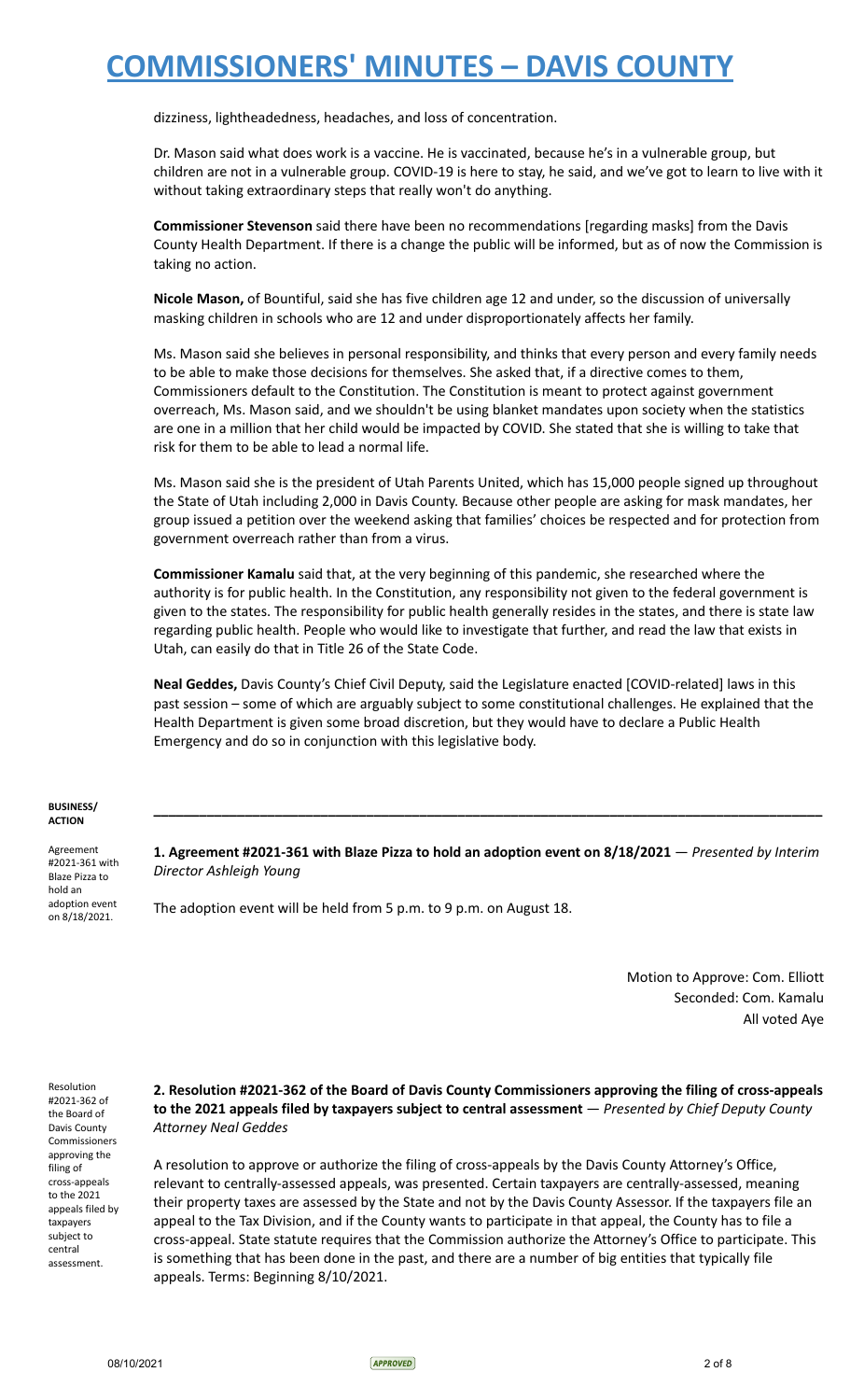Motion to Approve: Com. Elliott Seconded: Com. Kamalu All voted Aye

| Summary List<br>#2021-363 of<br>agreements for<br>the 2021                   | 3. Summary List #2021-363 of receivable agreements for the 2021 Antelope by Moonlight Bike Ride -<br>Presented by Community and Economic Director Kent Andersen                                                                                                                                                                                                                                                                       |
|------------------------------------------------------------------------------|---------------------------------------------------------------------------------------------------------------------------------------------------------------------------------------------------------------------------------------------------------------------------------------------------------------------------------------------------------------------------------------------------------------------------------------|
| Antelope by<br>Moonlight Bike<br>Ride                                        | Terms: Receivable in the amount of \$3,000, for the one-day event held on 6/25/2021.                                                                                                                                                                                                                                                                                                                                                  |
| Amendment<br>#2021-129-A to<br>Contract with<br>Resource                     | 4. Amendment #2021-129-A to a Contract with Resource Consultants, LLC to extend the contract to<br>September 30 - Presented by Community and Economic Development Director Kent Andersen                                                                                                                                                                                                                                              |
| Consultants,<br>LLC to extend<br>the contract to<br>September 30             | Extension of the contract allows the County's consultant to complete the analysis of impediments for fair<br>housing for the Community Development Block Grant 2021-2025 Consolidated Action Plan. Terms: Payable<br>in the amount of \$43,350, beginning 3/1/2021 to 9/30/2021.                                                                                                                                                      |
| Agreement<br>#2021-364<br>with Davis<br>School<br>District-Davis             | 5. Agreement #2021-364 with Davis School District-Davis Community Learning Center for Community<br>Development Block Grant (CDBG) funding for the Family Services Support Program Activities (2021-2022)<br>- Presented by Community and Economic Development Director Kent Andersen                                                                                                                                                  |
| Community<br><b>Learning Center</b>                                          | Terms: Payable in the amount of \$30,407, beginning 7/1/2021 to 6/30/2022.                                                                                                                                                                                                                                                                                                                                                            |
| Agreement<br>#2021-365 with<br>Davis<br>Concerned<br><b>Citizens Against</b> | 6. Agreement #2021-365 with Davis Concerned Citizens Against Violence (dba Safe Harbor) for<br>Community Development Block Grant (CDBG) program funding for Domestic Violence Support Services -<br>Presented by Community and Economic Development Director Kent Andersen                                                                                                                                                            |
| Violence (dba<br>Safe Harbor) for<br><b>CDBG</b> funding                     | Terms: Payable in the amount of \$50,000, beginning 7/1/2021 to 6/30/2022.                                                                                                                                                                                                                                                                                                                                                            |
| Amendment<br>#2020-654-Bto<br>Real Estate<br>Purchase                        | 7. Ratification of Amendment #2020-654-B to Real Estate Purchase Contract with IGOG L.L.C., a Utah<br>limited liability company for land - Presented by Property Manager Tony Thompson                                                                                                                                                                                                                                                |
| Contract with<br>IGOG L.L.C., a<br>Utah limited<br>liability<br>company for  | An amendment to a Real Estate Purchase Contract with IGOG L.L.C., a Utah limited liability company for<br>land, was ratified. The contract is for the purchase of property adjacent to the Conference Center, and the<br>amendment was requested by the seller to accommodate additional subdivision processes that they are<br>working through with Layton City. The amondment is extending the due diligence to Sentember 1 and the |

amendment was requested by the seller to accommodate additional subdivision processes that they are working through with Layton City. The amendment is extending the due diligence to September 1 and the closing date to September 22, 2021.

> Motion to Approve Items 3-7: Com. Kamalu Seconded: Com. Elliott All voted Aye

Agreement #2021-366 with Utah Department of Health for COVID-19 Testing activities in K-12 schools

land

#### **8. Agreement #2021-366 with Utah Department of Health for COVID-19 Testing activities in K-12 schools** — *Presented by Commissioner Kamalu*

Commissioner Kamalu explained that the Utah State Legislature passed a law in March that has a "Test to Stay" component. This contract, from the Davis County Health Department's Epidemiology division, is to prepare for that program. The way the "Test to Stay" program works is that when there are positive tests for COVID showing a 2 percent outbreak within any given school's population, then there is a requirement for the entire population of that school to have testing so that they can identify who is currently carrying disease and make sure that those people are not continuing to come to class to expose others. This is nothing new as they have had testing all along. It was noted that there were two questions that came into

 $08/10/2021$  3 of 8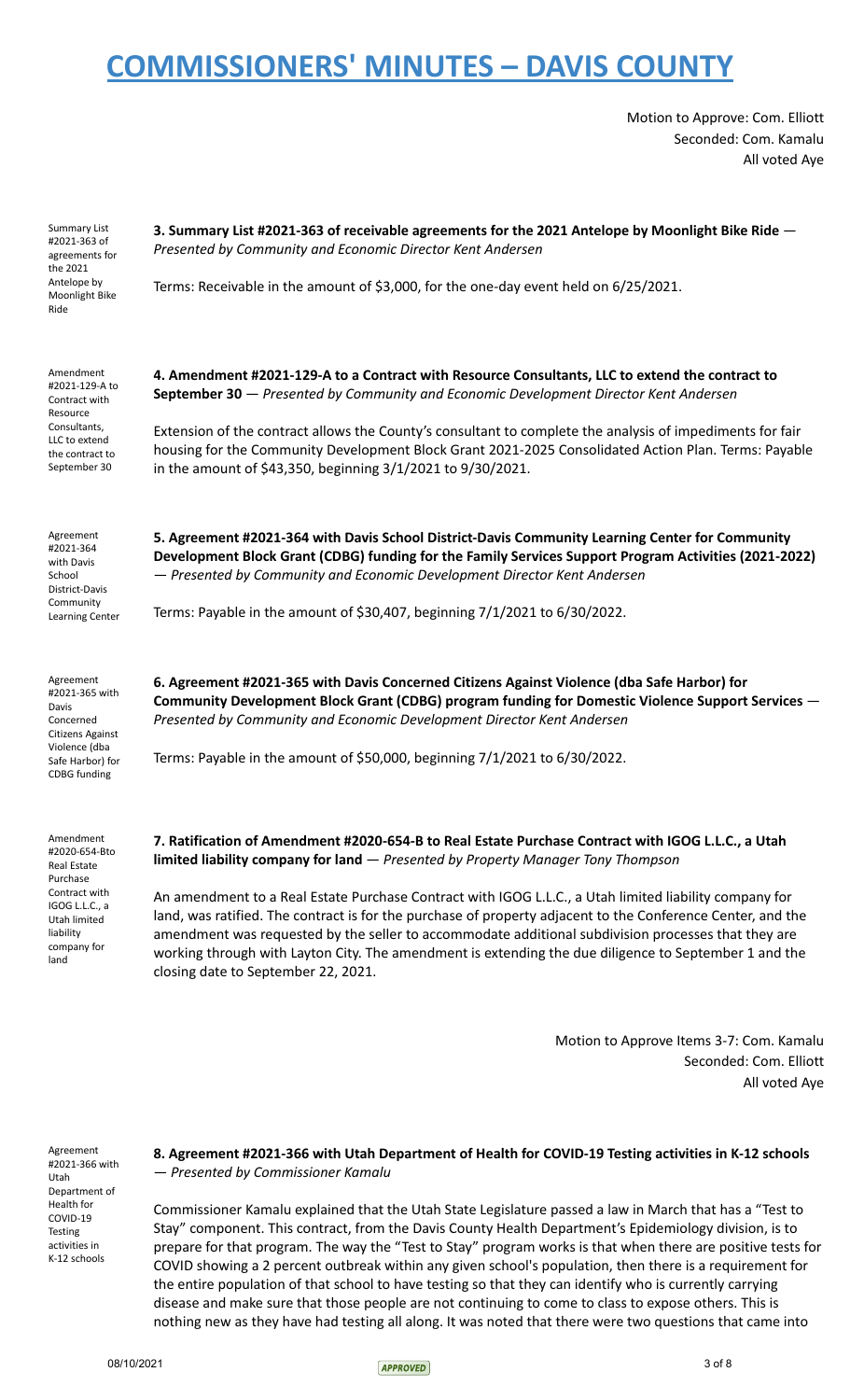the Commission Office regarding this agenda item, and the first person who asked a question was able to speak directly with the Health Officer. Terms: Receivable in the amount of \$996,000, beginning 7/1/2021 to 7/31/2022.

> Motion to Approve: Com. Kamalu Seconded: Com. Elliott All voted Aye

Outside Engineering Services Reimbursement Agreement #2021-367 with UDOT for the West Davis Corridor Project

**9. Outside Engineering Services Reimbursement Agreement #2021-367 with UDOT for the West Davis Corridor Project** — *Presented by Public Works Director Adam Wright*

This is one of two items presented involving the West Davis Corridor. With large projects, UDOT allows for the County to contract with an engineering service to do construction oversight and management, and they will reimburse the County for those costs. The Public Works Director was able to find a company doing inspections for the cities in the area and get a bid. UDOT has approved the bid obtained by the County, and it is for 100 percent reimbursement. Terms: Pass through amount to be determined; beginning 8/10/2021 to 8/10/2024.

Agreement #2021-368 with ESI Engineering, Inc. for construction management over the West Davis Corridor Project for UDOT.

**10. Agreement #2021-368 with ESI Engineering, Inc. for construction management over the West Davis Corridor Project for UDOT** — *Presented by Public Works Director Adam Wright*

An agreement with ESI, to do construction inspection and construction oversight, was presented. This project involves 11 new creek crossings and 10 % miles of new trail that the County will be taking over, so there's quite a lot of infrastructure going in that the County will be responsible for at the end of the project. ESI will help make sure everything is put in appropriately and meets the County's standards. Terms: Pass through beginning 8/10/2021 to 12/31/2024. The dollar amount is \$791,561 dollars, and that is over three years of construction.

> Motion to Approve: Com. Elliott Seconded: Com. Kamalu All voted Aye

Discussion of emergency storm response

Adam Wright was asked about the response to a heavy rainstorm that recently hit Davis County. He said it was a big event, with more than two-and-a-half inches of rain in an hour. The Mill Creek drainage affected Mill Creek and Barton [Creek] the most. There was flooding and damage to some channels. There was reported flooding of one Bountiful-area home, which has been flooded three times in the past. The amount of water received was more than the 1 percent standard the system is designed for. Considering the amount of rain, the system did very well throughout the County. Water was contained except for Barton Creek and Mill Creek. The flooding in Mill Creek was limited; there is some infrastructure that is a little undersized, but it didn't affect any homes, wash the roads out, or harm any County infrastructure. Mill Creek did top the road, and was more than a foot deep. On Barton Creek there were sections that were 3 to 4 four feet deep over the top of the road, which was a dangerous situation. There was also some flooding in the northern part of the County on the Syracuse drain due to temporary construction crossings that were in place and picked up some debris; it was minor and didn't affect any structures. The County's Public Works Department was able to respond and get everything cleaned up, but overall the system worked well. Employees have been out for over a week cleaning up firewood, chairs, tables, and other items from yards, that got collected in the system  $-$  this may inspire a public information program to talk to people about the impact that they have on these channels, and the impact debris has on these channels when water comes up. Summer thunder bumpers are the events that cause flooding, so for the next month Public Works employees will be paying close attention and making sure equipment and employees are ready.

Commissioner Stevenson said Wright was in contact with him close to midnight Sunday, when Public Works employees were out working. He expressed his appreciation for everything they do.

Wright mentioned that cities, including Syracuse, also responded with hard-working crews. Bountiful City was out with cleaning debris with heavy machinery and helped with County channels and basins. He was impressed. It was noted that the County's Emergency Manager, Chad Monroe, was involved in relaying

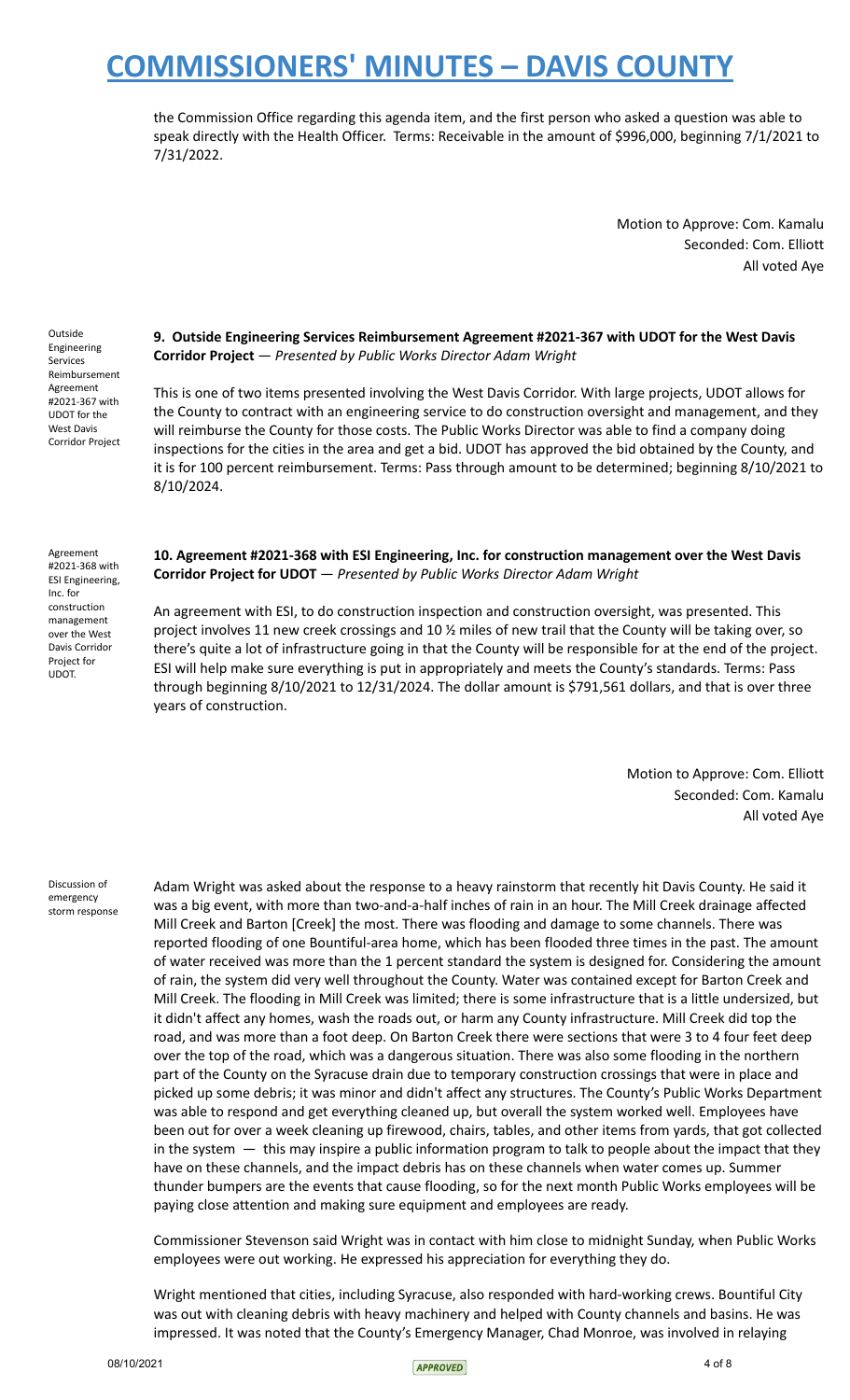information to the County from the emergency managers of various cities. It was such a fast event that by the time the County arrived in some areas the floods were gone, but it was good to have someone else keeping an eye out and communicating what the cities were seeing and what they needed.

Amendment #2019-488-C to Agreement with West Point City for law enforcement services.

**11. Amendment #2019-488-C to Agreement with West Point City for law enforcement services** — *Presented by Chief Deputy Susan Poulsen*

An amendment was introduced to a contract with West Point City for law enforcement services within the boundaries of West Point. Terms: Receivable in the amount of \$135,342 for remainder of 2021 and \$278,808 for 2022, beginning 7/1/2021 to 12/31/2022.

Agreement #2021-369 with Holbrook Service to replace a 1.5 ton ductless split

**12. Agreement #2021-369 with Holbrook Service to replace a 1.5 ton ductless split, removing the old condenser and evaporator and installing a new unit** — *Presented by Chief Deputy Susan Poulsen*

Terms: Payable in the amount of \$5,822.48.

Motion to Approve: Com. Kamalu Seconded: Com. Elliott All voted Aye

Master Banking Services Agreement #2021-370 with Wells Fargo Bank, N.A.

#### **13. Master Banking Services Agreement #2021-370 with Wells Fargo Bank, N.A.** — *Presented by Treasurer Mark Altom*

A Master Banking Services Agreement with Wells Fargo Bank was presented. The County went through a multi-month RFP process to select a service provider, including having an independent committee representing the Clerk/Auditor's and Treasurer's offices and Information Systems, that reviewed the proposals received. The committee recommended that the County continue the contract with Wells Fargo Bank. The pricing is estimated, based on an average of service fees for the last 12 months, with a small reduction because the pricing from Wells Fargo is a little bit less than what they have been charging. It also is completely dependent on the balances. There are offsetting balance provisions where, if the County keeps larger balances with them, there's an earnings credit. When interest rates were a little bit higher than they are right now, the County paid zero because we've been able to maintain larger balances and that offsets any service fees. We're in a low interest rate environment right now, so the fees are a little higher than they've been historically over the last five years. This is a five-year agreement, with a provision to do a oneor two-year renewal before another RFP. To change from one financial institution would be extremely complicated, and a little bit costly, because of the interface between what our computer systems do versus what they would do with another financial institutions' requirements for interfacing. Reprogramming is one of the big considerations of an agreement. An RFP is encouraged by many government agencies for transparency; however, because of the cost of banking services, often those agreements go for a longer period of time than other contracts. Terms: Payable in the estimated amount of \$2,500 per month, beginning 8/10/2021 to 8/9/2026.

> Motion to Approve: Com. Elliott Seconded: Com. Kamalu All voted Aye

Commissioner Elliott moved to recess to the Board of Equalization. Commissioner Kamalu seconded the motion. All voted Aye.

**\_\_\_\_\_\_\_\_\_\_\_\_\_\_\_\_\_\_\_\_\_\_\_\_\_\_\_\_\_\_\_\_\_\_\_\_\_\_\_\_\_\_\_\_\_\_\_\_\_\_\_\_\_\_\_\_\_\_\_\_\_\_\_\_\_\_\_\_\_\_\_\_\_\_\_\_\_\_\_\_\_\_\_\_\_\_\_\_**

**BOARD OF EQUALIZATION**

Property Tax Register

Property Tax Register matters were presented by Curtis Koch, Davis County Clerk/Auditor, as follows:

08/10/2021 5 of 8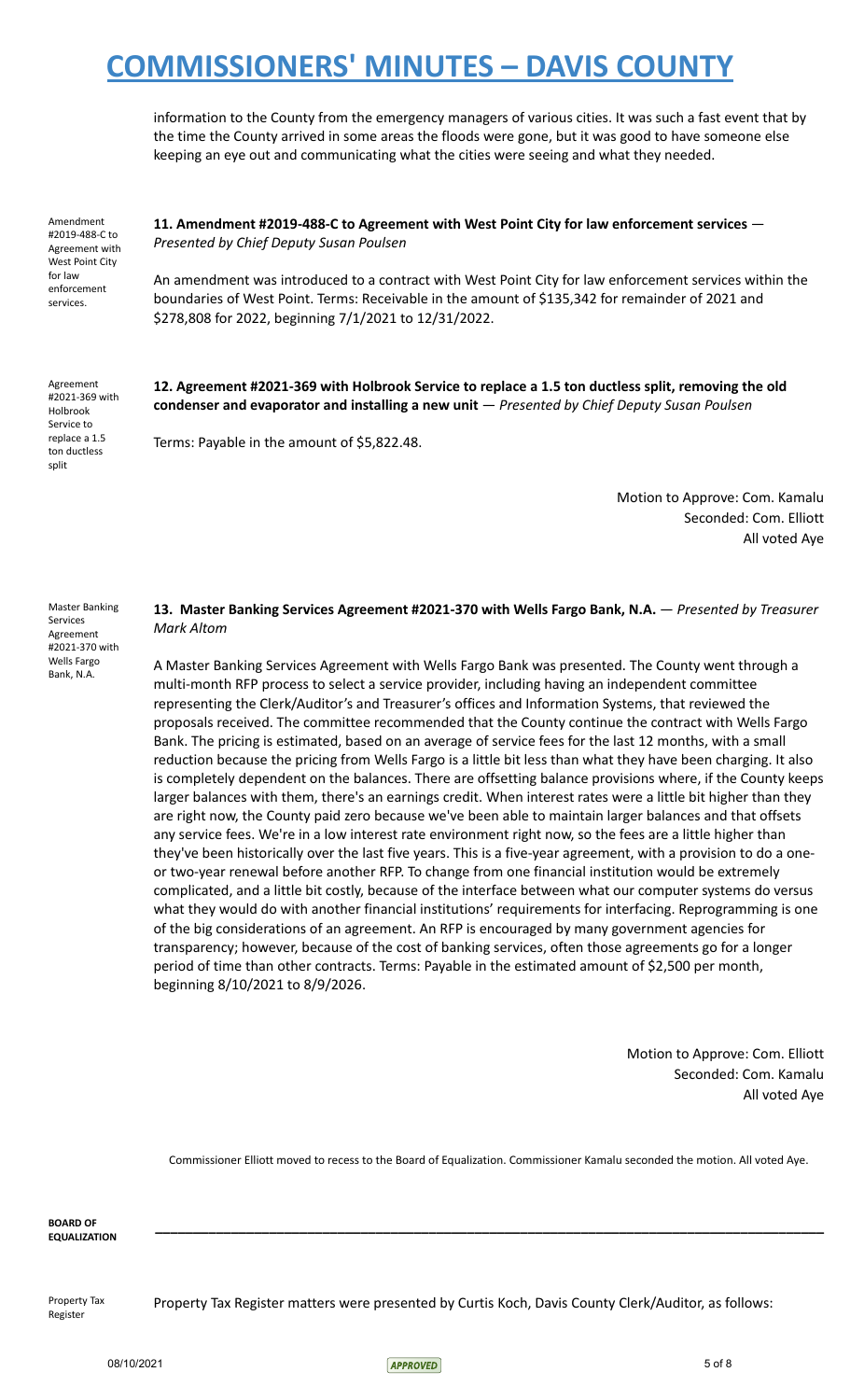### **Auditor's Adjustments**

**Abatements**

● A report with two abatements, with a recommendation to deny

#### **Corrections**

● Seven Veteran Exemption Tax Abatements for the year 2020

### **Assessor's Adjustments**

- **Assessor-initiated Corrections**
	- A report with five various Differences in Taxable Value attached to the report

Motion to Approve: Com. Kamalu Seconded: Com. Elliott All voted Aye

Commissioner Kamalu moved to reconvene Commission Meeting. Commissioner Elliott seconded the motion. All voted Aye.

**\_\_\_\_\_\_\_\_\_\_\_\_\_\_\_\_\_\_\_\_\_\_\_\_\_\_\_\_\_\_\_\_\_\_\_\_\_\_\_\_\_\_\_\_\_\_\_\_\_\_\_\_\_\_\_\_\_\_\_\_\_\_\_\_\_\_\_\_\_\_\_\_\_\_\_\_\_\_\_\_\_\_\_\_\_\_\_\_**

**COMMISSION COMMENTS**

Commissioner Stevenson invited comments from the dais.

Clerk/Auditor **Clerk/Auditor Koch** said Municipal Elections are being held today. As of this morning, there had been a 22 percent turnout This is in contrast to the General Election of 2020, in which Davis County had a 90 percent turnout – so issues and candidates do drive turnout. He encouraged people to cast their ballot, but not to mail it today as the postmark will be too late and the ballot will be rejected. The County has drop boxes in all 15 cities, and there are in-person polling places in the 12 cities that have elections today for those who need assistance or prefer to vote in-person. Tonight at 8 p.m, when the polls close, the County will release the first round of data from ballots that have been tabulated over the last three weeks. The Clerk/Auditor encouraged folks to get involved on a local level because, while national issues certainly drive a lot of attention, your day-to-day life is impacted greatly by who sits in the offices in your local city.

Commissioner Kamalu **Commissioner Kamalu** thanked people for their input. Commissioners have received a fair number of emails with both opinions on the mask issue. It is expected that if Commissioners have received a certain number of comments, you can multiply that by hundreds and that would be the number received by the Health Department and the schools. This is something that people are watching in the state and locally.

> Commissioner Kamalu explained that there is a Board of Health, which is a legislative body that exists in every Health District. There are 13 Health Districts throughout the State and there are, by law, various disciplines represented in that group. The Board of Health, as well as medical professionals and hospital administrators throughout this County, have been in collaboration during the entire pandemic. They have been following not only the state of the science but also the local data, and that is very important to our Health Officer, Brian Hatch, who is highly respected throughout the State and beyond. As a County, with his leadership, we have navigated this as well as a community possibly could with something very new, she said, and the data proves that out.

Commissioner Kamalu again mentioned the "test to stay" program, now in the law, which requires that everyone in the school will test to be able to attend if an outbreak reaches 2 percent. There is really good news about the uptake of vaccination, she said. We believe in the value of the vaccinations that are available to 12 and older, and at this point 55 [percent] of school-age children who are 12 and older have had at least one dose and 45 percent are fully vaccinated. The community, which has had a longer time to receive the vaccination, has very much embraced it. Of the entire Davis County population eligible for vaccination, 63 percent are vaccinated, and emails asking for consideration of a mask mandate in the elementary schools are primarily coming from that group.

Masks are just one part of all of this, Commissioner Kamalu said. Her family's traditional reunion, usually held in August, had to be cancelled because of COVID-19. The Commissioner said she has heard of other current and former county government leaders whose large family reunions ended up with people testing positive for COVID. It is mostly due to the Delta variant being more contagious – it has been likened by

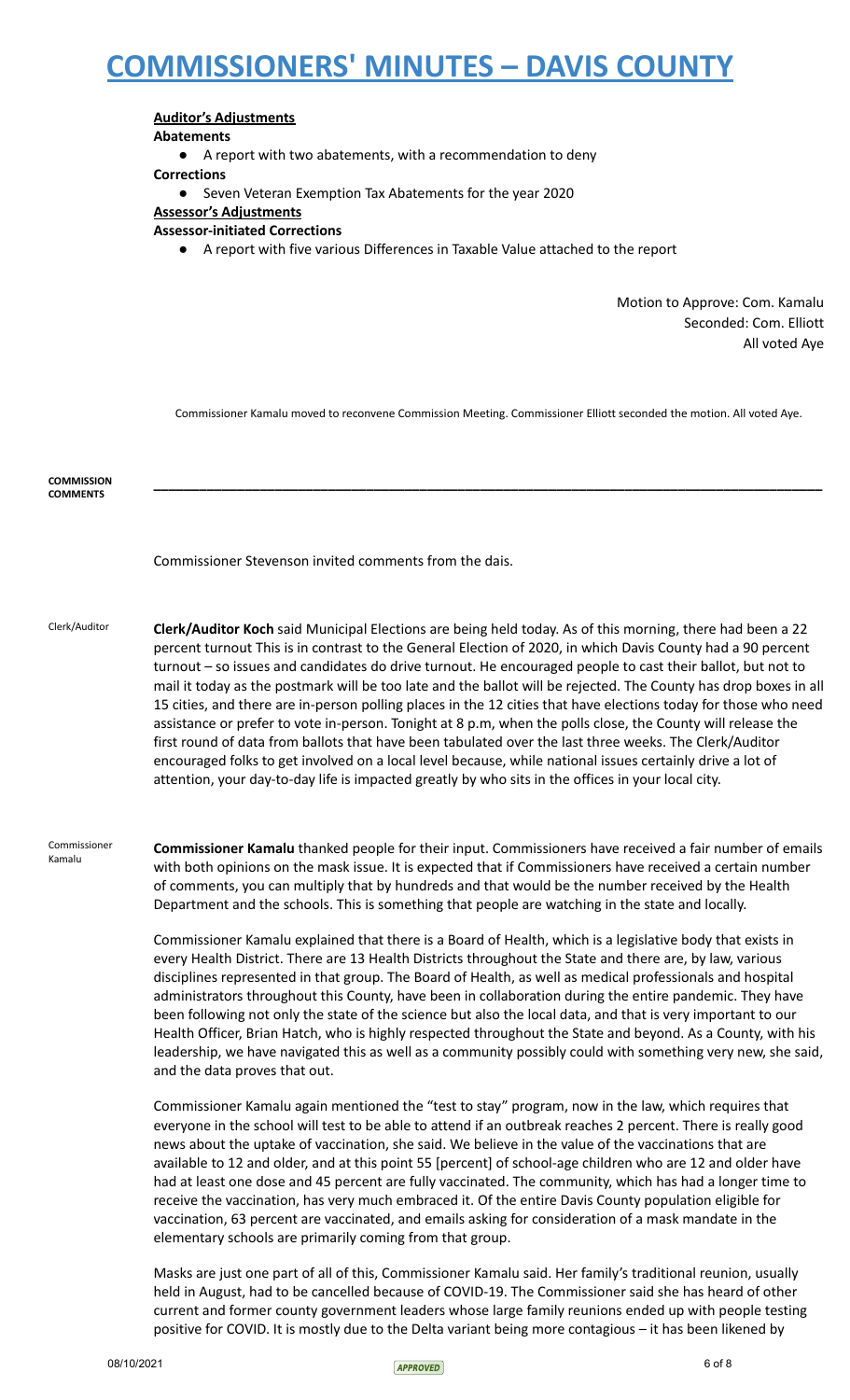epidemiologists to chickenpox, because you can just be in the room with somebody who has chickenpox and pick that up. One of Commissioner Kamalu's sister's children, who had been vaccinated, developed a breakthrough case after traveling, and several of her sister's other children are too young to be vaccinated.

Commissioner Kamalu said 15 percent of people who have been vaccinated have breakthrough cases, according to the current data. However, 95 percent of people who are hospitalized with COVID have not had the vaccine, so the vaccine is quite protective in terms of the severity of the disease. In Davis County, throughout the entire pandemic, there have been 20 children hospitalized under the age of 18; 10 of those 20 have developed MIS-C [Multisystem Inflammatory Syndrome in Children], which is associated with the long-term problems.

Davis County's Health Officer, this entire time, has commended the community of Davis County. We tend to be pretty family oriented, we tend to be pretty educated, we tend to have resources; however, there are pockets of vulnerable populations and concerns. We continue to rely on the personal responsibility of people paying attention to symptoms and staying home. Honestly, there are probably many who feel like that's the way we should have always lived our lives. There are a lot of other protections that have been, and still are part of, the response. There's been a big focus on the schools and a big focus on the masks – perhaps disproportionately so because there are so many aspects to this illness and what is known to date. There has always been, and there continues to be, one of the very best epidemiologists on this for Davis County, with a team of epidemiologists following the data. The data is available to everyone on the dashboard. The intent is to consider policy based on data and experts. We continue to follow the data and trust the conversations happening at the School District and Health Department, and at this point we are not doing anything different than State law that is in place for public health.

Commissioner Elliott **Commissioner Elliott** thanked Lorna Rosenstein and the public who commented about masks. He said the Commissioners look at the data and what's going on in this community, but they are not taking any action related to masks at this time. He has four daughters in elementary school and will give the question serious consideration.

> Commissioner Elliott serves on the Weber Basin Water Board, and they have concerns regarding what is happening this year. Secondary water systems will be shut off in the middle of September this year to try to conserve enough water. If we have the same kind of winter as we had last year, we'll just have enough for drinking and will not be turning on any secondary systems next year. Those are the dire straits we've got coming. We love lawns, but is it more important to brush your teeth or water your lawn? We'd better have some water for our showers and drinking, he said. He's hoping for an extremely bad winter, but the Farmer's Almanac said it's going to be a flip-flop winter, which means it's going to be warm.

Commissioner Elliott said there is going to be a high amount of turnover for mayors and city councils, and recommended that members of the public go and vote because municipalities are where there is a lot of urban planning and development that impacts your neighborhood.

Commissioner Stevenson **Commissioner Stevenson** said Commissioners understand and know that mask/no mask and testing/no testing is a very controversial issue. Hopefully, when school starts, there will be very, very few children who get sick, whether it's the common cold, RSV, or COVID. They hope that this year turns out to be an absolutely wonderful, productive year – but if it doesn't and they see problems, and if the Health Department presents something to them, Commissioners will have to make a decision one way or the other for a 30-day period of time. He asked that if people return to comment about the topic in another meeting, that they have one spokesperson for the group who will be allowed plenty of time.

> Commissioner Stevenson commented on the Clerk/Auditor's statement that only 22 percent of the people had voted already. He said Commissioners wish everybody had the enthusiasm and the involvement that the people who came to comment in Commission Meeting had. Part of what makes this County, this State, this Country great is when people are involved. It's also great that we have a government that can make decisions and people can accept them and move on to the next issue.

**MEETING ADJOURNED**

Commission meeting was adjourned at 10:53 a.m.

 $08/10/2021$  7 of 8